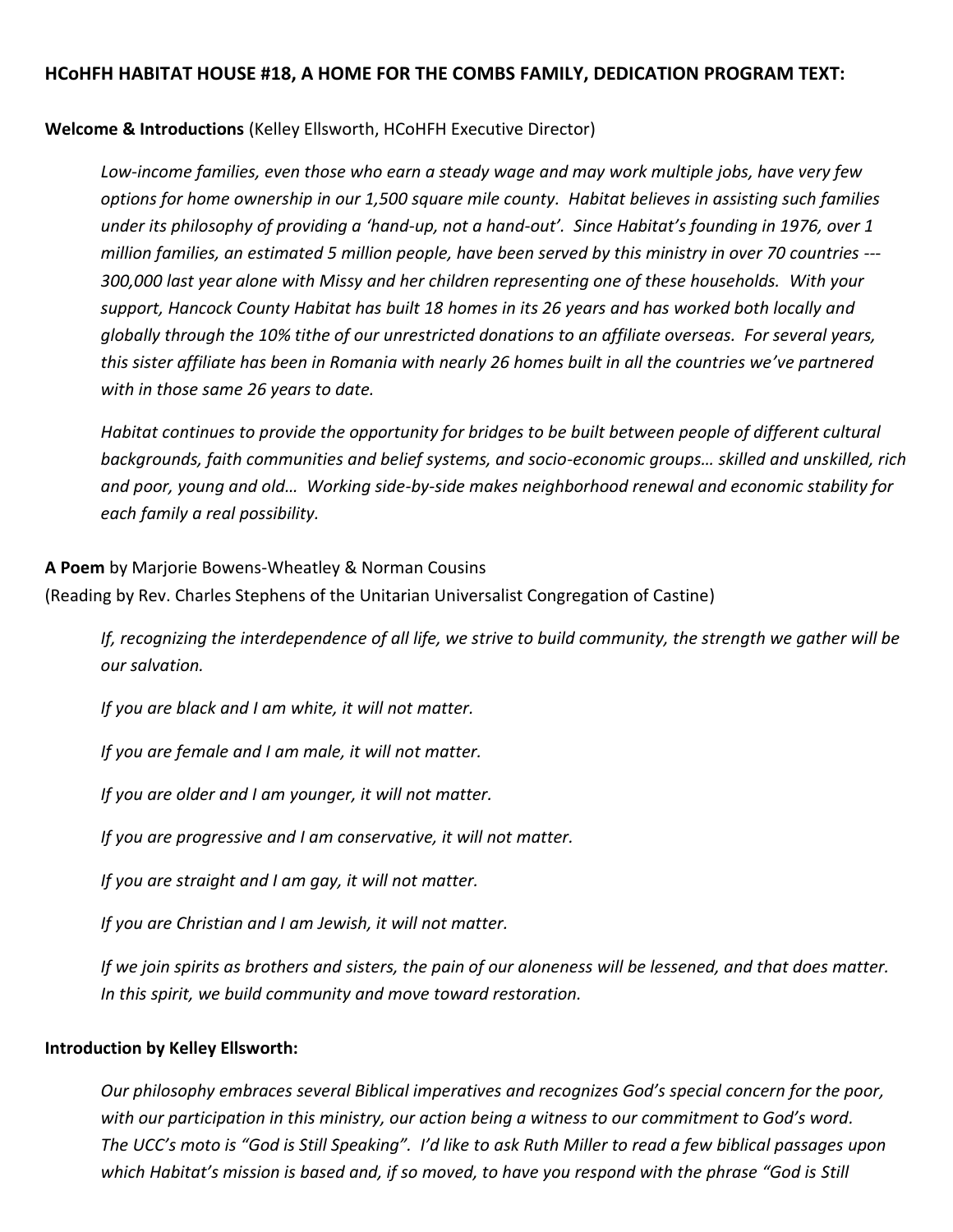*Speaking".*

**Responsive Scripture Reading** (Led by Ruth Miller of the Blue Hill Congregational Church)

- *1 John 3:16-18-If anyone has material possessions and sees his brother in need but has not pity on him, how can the love of God be in him? Dear children, let us not love, in word or speech, but in truth and action.*
	- o *God is Still Speaking*
- *Exodus 22:25-If you lend money to one of my people among you who is needy, do not be like a moneylender; charge him no interest.*
	- o *God is Still Speaking*
- *James 2:14-17-What good is it, my brothers, if a man claims to have faith but has no deeds? Can such faith save him? Suppose a brother or sister is without clothes and daily food. If one of you says to him, "'Go, I wish you well; keep warm and well fed," but does nothing about his physical needs, what good is it? In the same way, faith by itself, if it is not accompanied by action, is dead.*
	- o *God is Still Speaking*
- *Psalm 127:1-Unless the Lord builds the house, its builders labor in vain.*
	- o *God is Still Speaking*
- *Galatians 5:14-The entire law is summed up in a single command: "Love your neighbor as yourself."* o *God is Still Speaking*

# **Special Thanks** (Kelley Ellsworth)

*Perhaps none of our builds has embodied our mission and our history as well as this one – what we called our 'Disciple Build'. It involved the direct construction support of 9 congregations, multiple small business owners, 40 individual volunteers, 9 community groups comprised of many more individuals, and countless people working behind the scenes. (As featured in your dedication program.)*

*A special thanks Missy's family and friends, to each of our Board members, our former Executive Director, Jimmy Goodson, to our volunteer groups from near and far (special reference to Bates group in attendance), and to our volunteer regulars, to whom we owe a special debt of gratitude: Pat Cough, Wayne Ellsworth, Bill Hodges, Pete Horton, Dan Rhodes, and Ken Wilmot.*

# **Words of thanks by homeowner, Missy Combs.**

# **House Blessing Prayer** (Kelley Ellsworth)

*Give your blessing, Lord, to all who share in this dedication ceremony that they may be knit together in fellowship and companionship here on earth.*